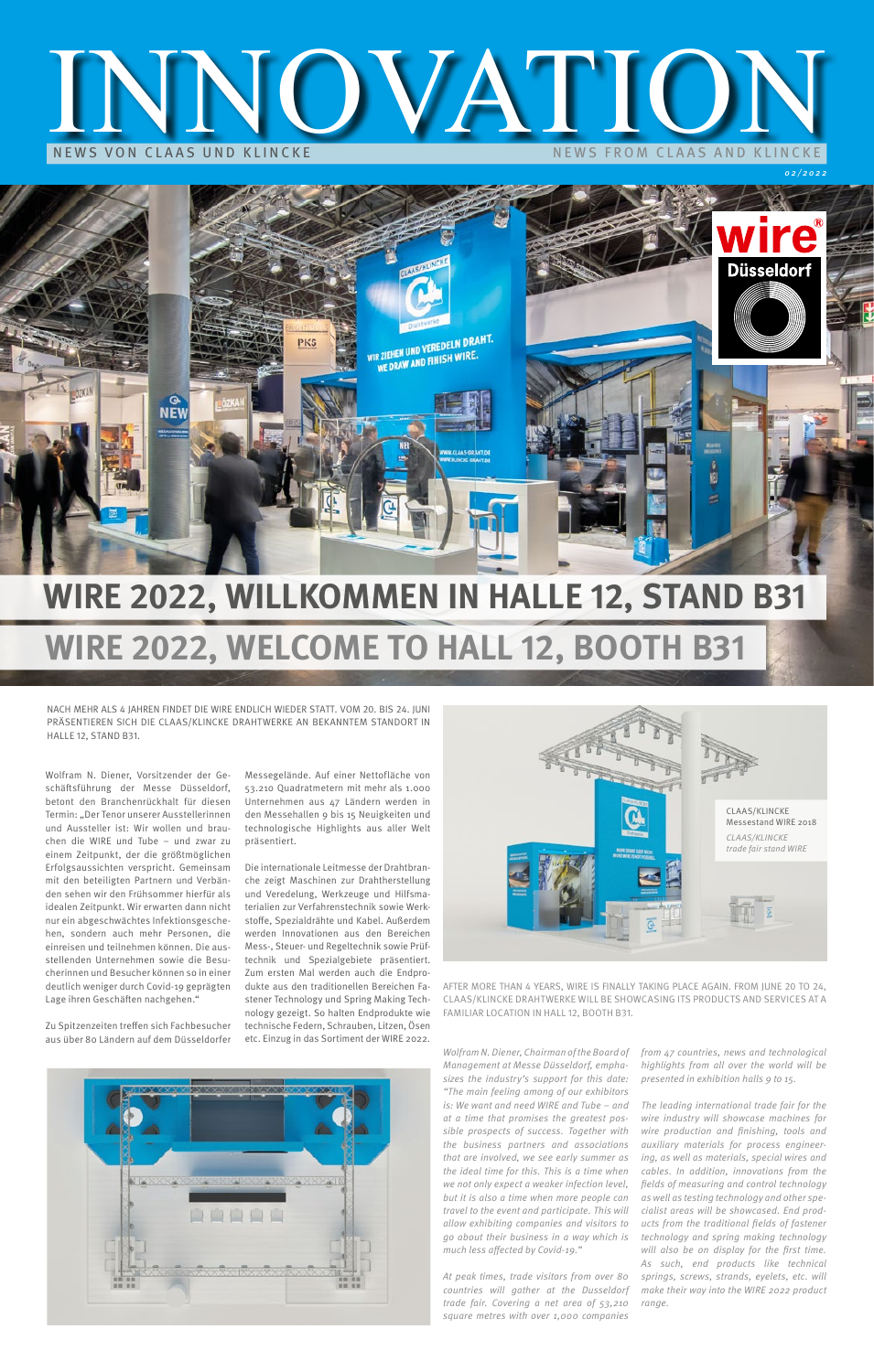

#### Liebe Leserinnen und Leser,

am 20. Juni 2022 wird die diesjährige WIRE eröffnet und wir freuen uns, Sie endlich wieder in Düsseldorf - Halle 12, Stand B 31 - begrüßen zu können. Nach coronabedingten Ausfällen und Terminverschiebungen, ist es nach mehr als 4 Jahren wieder soweit, dass wir Ihnen unsere Produkte und Leistungen vorstellen dürfen. Die Coronazeit hat uns alle verändert; ständig wechselnde Hygienevorschriften und zusätzliche Belastungen haben uns herausgefordert. Wir alle können nur hoffen, dass diese Krise bald zu Ende geht.

Wir, in der Drahtstadt Altena, mussten uns im Juli 2021 über Nacht einer weiteren Herausforderung stellen. Nach einem verheerenden Unwetter hatte der Rahmedebach am 14.07.2021 einen Höchststand von 3,32 Metern erreicht und weite Teile im Bereich des Baches überflutet. Bei unserem Betrieb KLINCKE liefen die Fluten einmal komplett durch die Fertigung und zerstörten Maschinen und Material. Die Folge war ein Stillstand des Unternehmens von fast 3 Wochen. Bei der MAX W. CLAAS GMBH & CO. KG wurden wir auf Grund der Vorkehrungen im Rahmen des Neubaus im Jahre 2013 vom Hochwasser verschont.

Die Vollsperrung der A 45 zwischen den Anschlussstellen Lüdenscheid-Nord und Lüdenscheid fordert uns hier zusätzlich heraus.

Auch der Krieg in der Ukraine und das Leid der Menschen beschäftigen uns alle. Wir als Unternehmen schauen aber trotzdem voller Zuversicht nach vorne und arbeiten täglich daran, dass wir Sie – unsere Kunden – zuverlässig mit unseren Drähten beliefern können.

In Kürze beginnen Baumaßnamen bei der HERMANN KLINCKE J. H. SOHN GMBH & CO. KG. Auf mehr als 3.000 m2 entstehen neue Büroflächen, Werkhallen, ein Drahtlager und eine neue hochmoderne Glühe. Erste Ansichten zeigen wir Ihnen in dieser Ausgabe.

> We look forward to seeing you at WIRE 2022, hall 12, booth B 31.

Wir sehen uns auf der WIRE 2022, Halle 12, Stand B 31.

Herzlich willkommen. Bernd und Holger Falz

Dear readers,

Auf mehr als 3.000 m<sup>2</sup> entstehen neue Büroflächen, Werkhallen, ein Drahtlager und eine neue hochmoderne Glühe zunächst

This year's WIRE will open on the 20th June, 2022 and we are looking forward to finally welcoming you to Dusseldorf again in hall 12, booth B 31. After coronavirus-related cancellations and postponements, it is now 4 years since we have been able to present you with our products and services. The coronavirus period has changed us all; we have been challenged by constantly changing hygiene regulations and additional burdens. We can all only hope that this crisis will soon come to an end.

In the wire town of Altena, we had to face another challenge overnight in July 2021. After a devastating storm, the Rahmedebach (stream) reached a peak level of 3.32 metres on 14.07.2021 and flooded large parts in the vicinity of the stream. At KLIN-CKE, one of our companies, the floodwaters ran through the entire production area at one point and destroyed machines and material. This led to the company shutting down for almost 3 weeks. At MAX W. CLAAS GMBH & CO. KG, we were spared from the floods due to the precautions that were taken during the new construction in 2013.

The total closure of the A 45 motorway between the junctions at Lüdenscheid-Nord and Lüdenscheid is an additional challenge for us.

The war in Ukraine and the suffering of the people also concern us all. However, as a company, we look ahead with confidence and every day, we are working to ensure that we can reliably supply you - our customers - with our wires.

Construction work will soon start at HER-MANN KLINCKE J. H. SOHN GMBH & CO. KG. New office space, factory halls, a wire warehouse and a new state-of-the-art annealing facility are being built over an area covering more than 3,000 square meters. We will show you first photos in this issue.

Best regards. Bernd and Holger Falz

## **NEUBAU/ERWEITERUNG BEI DER HERMANN KLINCKE J. H. SOHN GMBH & CO. KG**

### **NEW BUILDING/RENOVATION AT**

### **HERMANN KLINCKE J. H. SOHN GMBH & CO. KG**

 $\overline{\overline{z}}$ 

162.50



Die Planung der Baumaßnamen bei KLINCKE sind abgeschlossen, die Arbeiten an erforderlichen Hochwasserschutzmaßnahmen haben begonnen und bereits im Januar 2023 sollen die neuen Hallen bezogen werden.

mit zwei Glühsockeln, einer Heizhaube und einer Kühlhaube sowie Umkleideplätze, Duschen und WC's für Mitarbeiterinnen und Mitarbeiter aus dem Bereich der Produktion.

Mit elf neuen Büros auf zwei Etagen, Empfang, Besprechungsräumen, Teeküche, Archiv, Serverraum, Lagerflächen und WC-Bereichen auch für rollstuhlfahrende Mitarbeiterinnen und Mitarbeiter, geht die HERMANN KLINCKE J. H. SOHN GMBH & CO. KG einen großen Schritt in Richtung Zukunft.

Mit dem Neubau nutzt die HERMANN KLIN-CKE J. H. SOHN GMBH & CO. KG die Möglichkeit einer Wärmerückgewinnung der in der Glühe genutzten Energie zur Beheizung von Hallen und Sozialräumen. Die Installation zusätzlicher Solaranlagen sollen zur Energieversorgung des Fuhrparks genutzt werden.

The planning of the construction work at KLINCKE has been completed. Work on the necessary flood protection measures has begun and the new halls are to be occupied as early as January 2023.

Covering 3,000 square metres, there will be new office space, factory halls, a wire store and a new state-of-the-art annealing facility. Initially, there will be two annealing stands, a heating hood and a cooling hood, as well as changing rooms, showers and toilets for employees from the production area.

HERMANN KLINCKE J. H. SOHN GMBH & CO. KG is taking a big step towards the future with eleven new offices on two floors, a reception area, meeting rooms, a small kitchen, archive, server room, storage areas and WC areas including facilities for employees in wheelchairs.

With the new building, HERMANN KLINCKE J. H. SOHN GMBH & CO. KG is taking advantage of the possibility of heat recovery from the energy used in the annealing process to heat the halls and the social rooms. The installation of additional solar systems will supply energy to the vehicle fleet.

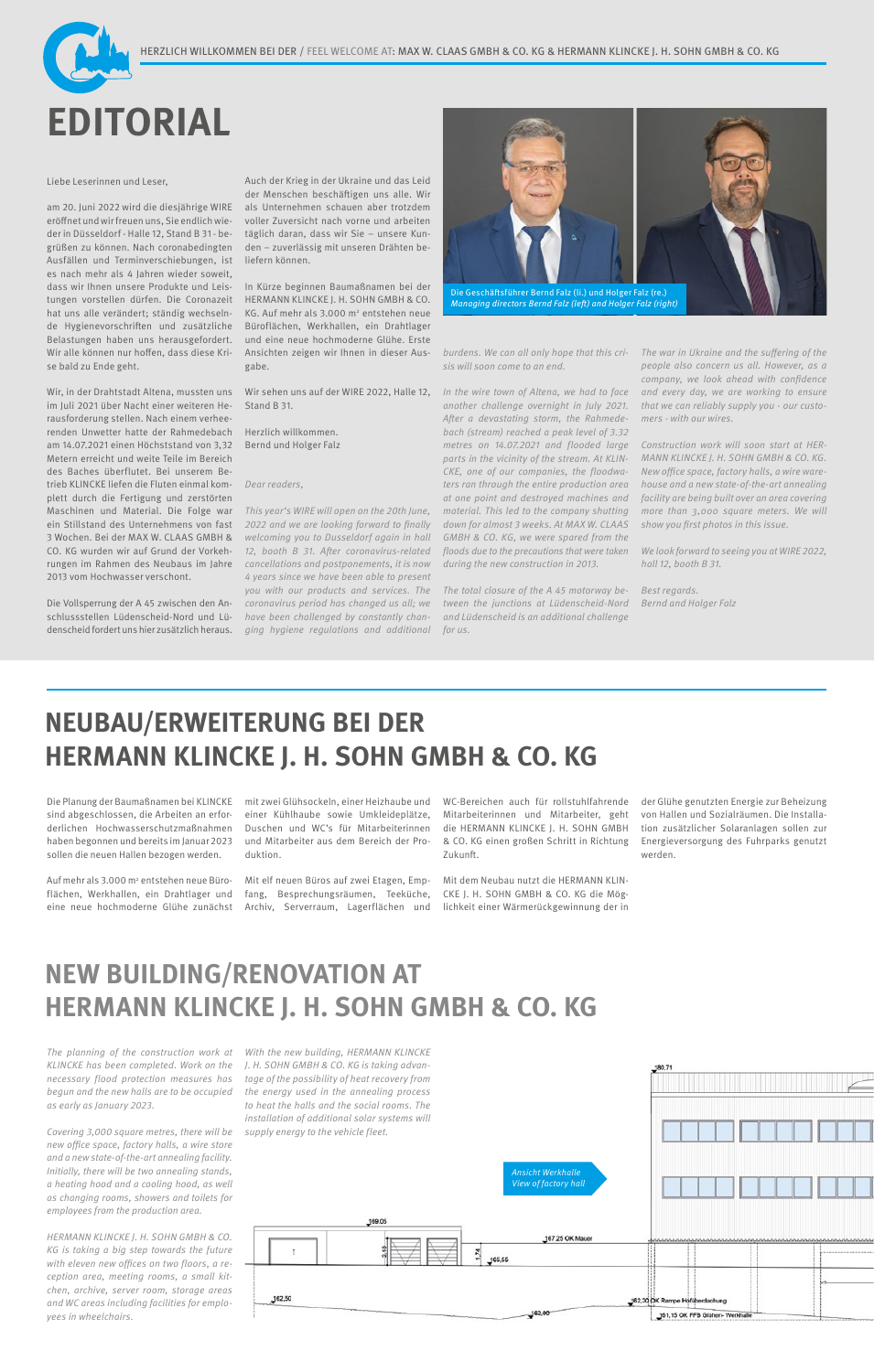

# **MIKA HÜBENTHAL, ZUSATZQUALIFIKATION EUROPAKAUFMANN**



**MIKA HÜBENTHAL, ADDITIONAL QUALIFICATION AS A EUROPEAN BUSINESSMAN**

Parallel zu seiner kaufmännischen Ausbildung bei der HERMANN KLINCKE J. H. SOHN GMBH & CO. KG hat Mika Hübenthal eine Zusatzqualifikation zum Europakaufmann absolviert. Die Zulassungsvoraussetzungen für diese Qualifikation setzten neben einer abgeschlossenen Ausbildung den Nachweis über den Erwerb einer zweiten europäischen Fremdsprache (mindestens Niveau B1 des europäischen Referenzrahmens für Sprachen) und ein mindestens 2-wöchiges Praktikum im eu-

Parallel to his commercial training at HER-MANN KLINCKE J. H. SOHN GMBH & CO. KG, Mika Hübenthal completed an additional qualification to become a European businessman. The admission requirements for this qualification required, in addition to a completed apprenticeship, proof of acquisition of a second European foreign language (at least level B1 in the European Framework of Reference for Languages) and an internship of at least 2 weeks in another European country. Unfortunately, this internship could not take place due to the coronavirus pandemic.

Foreign trade transactions have an important and central significance for many com-

ropäischen Ausland voraus. Dieses Praktikum konnte leider Corona bedingt nicht stattfinden.

Außenhandelsgeschäfte haben für viele Unternehmen eine wichtige und zentrale Bedeutung. Die Teilnehmerinnen und Teilnehmer werden gezielt mit den Themen und Aufgaben des Außenhandels vertraut gemacht und intensivieren ihre berufsbezogenen Sprachkenntnisse in zwei europäischen Fremdsprachen. Außerdem erweitern sie ihre Computerkenntnisse und erwerben den international anerkannten europäischen Computerführerschein (ECDL).

Mika Hübenthal hat seine Ausbildung mit der beeindruckenden Abschlussnote "sehr gut" abgeschlossen und zählt somit zu den landesbesten Auszubildenden 2021. Gemeinsam mit 187 jungen Frauen und Männern wurden ihm Urkunde und Geschenk von SIHK-Präsident Ralf Stoffels überreicht.

panies. Those involved are specifically familiarized with the themes affecting foreign trade, the nature of foreign trade and they intensify their job-related language skills in two European foreign languages. They also expand their computer skills and acquire the internationally recognized European Computer Driving License (ECDL).

Mika Hübenthal completed his training with the impressive final grade of "very good" and as such, was one of the best trainees in the country in 2021. Together with 187 young men and women, he was presented with a certificate and gift by SIHK President Ralf Stoffels.

Gratulation durch den Geschäftsführenden Gesellschafter Bernd Falz

Congratulations by the managing partner Bernd Falz



Mika Hübenthal bei der Preisverleihung der IHK Südwestfalen

Mika Hübenthal at the award ceremony of IHK Südwestfalen

#### **Dipl.-Ök. Andreas Kuhn**

Telefon / Telephone: +49-2352-9595-10 Telefax: +49-2352-9595-95 andreas.kuhn@claas-draht.de

#### **Lucas Oliver Kehl**

Telefon / Telephone: +49-2352-9595-12 Telefax: +49-2352-9595-95 lucas.kehl@claas-draht.de

#### **Rebecca Pawlik**

Telefon / Telephone: +49-2352-9581-16 Telefax: +49-2352-9581-12 rebecca.pawlik@klincke-draht.de

#### **Simone Bianca Sedlaczek**

Telefon / Telephone: +49-2352-9595-46 Telefax: +49-2352-9595-95 simone.sedlaczek@claas-draht.de

#### **Veronika Wilke**

Telefon / Telephone: +49-2352-9595-36 Telefax: +49-2352-9595-95 veronika.wilke@claas-draht.de

#### **Jan Radix**

Telefon / Telephone: +49-2352-9595-12 Telefax: +49-2352-9595-95 jan.radix@claas-draht.de

#### **Samira Bouqayoua**

Telefon / Telephone: +49-2352-9581-13 Telefax: +49-2352-9581-12 samira.bouqayoua@klincke-draht.de



### **DAS CLAAS/KLINCKE VERTRIEBSTEAM THE CLAAS/KLINCKE SALES TEAM**

#### **MAX W. CLAAS HERMANN KLINCKE**